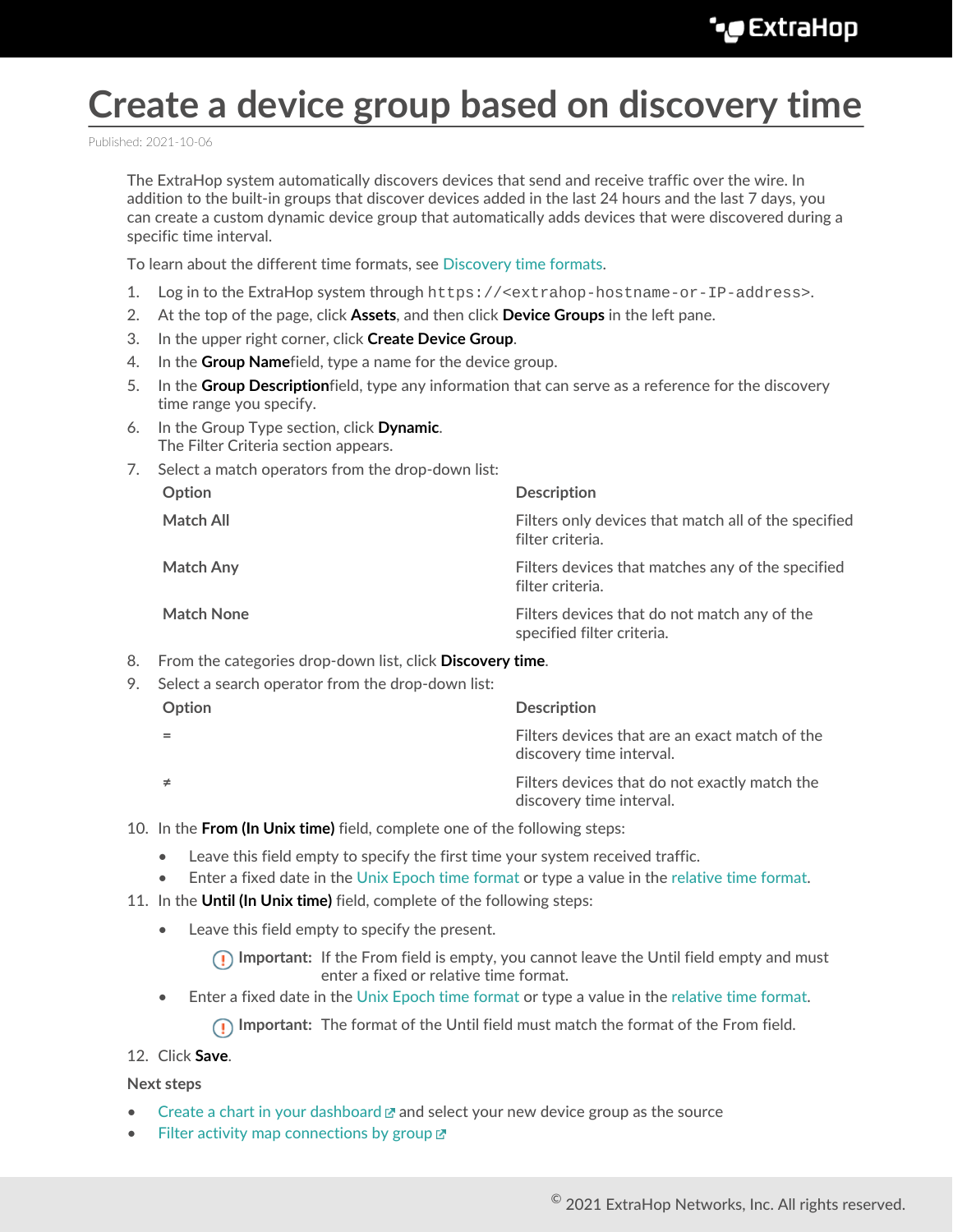# <span id="page-1-0"></span>**Discovery time formats**

When creating a custom device group for devices discovered during a specific time interval, the discovery time criteria must be either in Unix Epoch time or a relative time range.

## <span id="page-1-1"></span>**Unix Epoch time**

Specific dates must be converted to Unix Epoch time. This conversion helps alleviate discrepancies between time zones and different server times.

You can convert your date into a timestamp with an online tool, such as<https://www.epochconverter.com/>  $\mathbb{E}$ [.](https://www.epochconverter.com/) After creating the Unix Epoch timestamp, copy and paste the timestamp into the FROM and UNTIL fields for your device group criteria. The timestamp must include milliseconds. For example, to specify August 16, 2018, 6:16:51 PM, enter 1534443411000, as shown in the following figure.



## Epoch timestamp: 1534443411

Timestamp in milliseconds: 1534443411000

Human time (GMT): Thursday, August 16, 2018 6:16:51 PM

Human time (your time zone): Thursday, August 16, 2018 11:16:51 AM GMT-07:00

## **Example of a valid Unix Epoch time entry**

1534238700000

## **Example of an invalid Unix Epoch time entry**

1534238700000ms

#### <span id="page-1-2"></span>**Relative time range**

To specify a point in time relative to another time point, such as one week ago from now, you must prepend a minus sign to a value and then append one of the following time units:  $y$ , M, w, d, h, m, ms. For example, type -1w to specify one week ago. You cannot specify a future time range. Relative time ranges must begin with a negative value.

| <b>Time Unit</b>                                                                                                                                                                                                                                                                                                                                                                                                                                                                   | <b>Unit Suffix</b> |
|------------------------------------------------------------------------------------------------------------------------------------------------------------------------------------------------------------------------------------------------------------------------------------------------------------------------------------------------------------------------------------------------------------------------------------------------------------------------------------|--------------------|
| Year<br>$\frac{1}{2} \left( \frac{1}{2} \right) \left( \frac{1}{2} \right) \left( \frac{1}{2} \right) \left( \frac{1}{2} \right) \left( \frac{1}{2} \right) \left( \frac{1}{2} \right) \left( \frac{1}{2} \right) \left( \frac{1}{2} \right) \left( \frac{1}{2} \right) \left( \frac{1}{2} \right) \left( \frac{1}{2} \right) \left( \frac{1}{2} \right) \left( \frac{1}{2} \right) \left( \frac{1}{2} \right) \left( \frac{1}{2} \right) \left( \frac{1}{2} \right) \left( \frac$ | У                  |
| Month                                                                                                                                                                                                                                                                                                                                                                                                                                                                              | M                  |
| Week                                                                                                                                                                                                                                                                                                                                                                                                                                                                               | W                  |
| Day                                                                                                                                                                                                                                                                                                                                                                                                                                                                                | d                  |
| Hour                                                                                                                                                                                                                                                                                                                                                                                                                                                                               | h                  |
| Minute                                                                                                                                                                                                                                                                                                                                                                                                                                                                             | m                  |
| Second                                                                                                                                                                                                                                                                                                                                                                                                                                                                             | S                  |
| Millisecond                                                                                                                                                                                                                                                                                                                                                                                                                                                                        | ms                 |

The following table displays supported time units.

## **Example of a valid relative time entry**

-12h